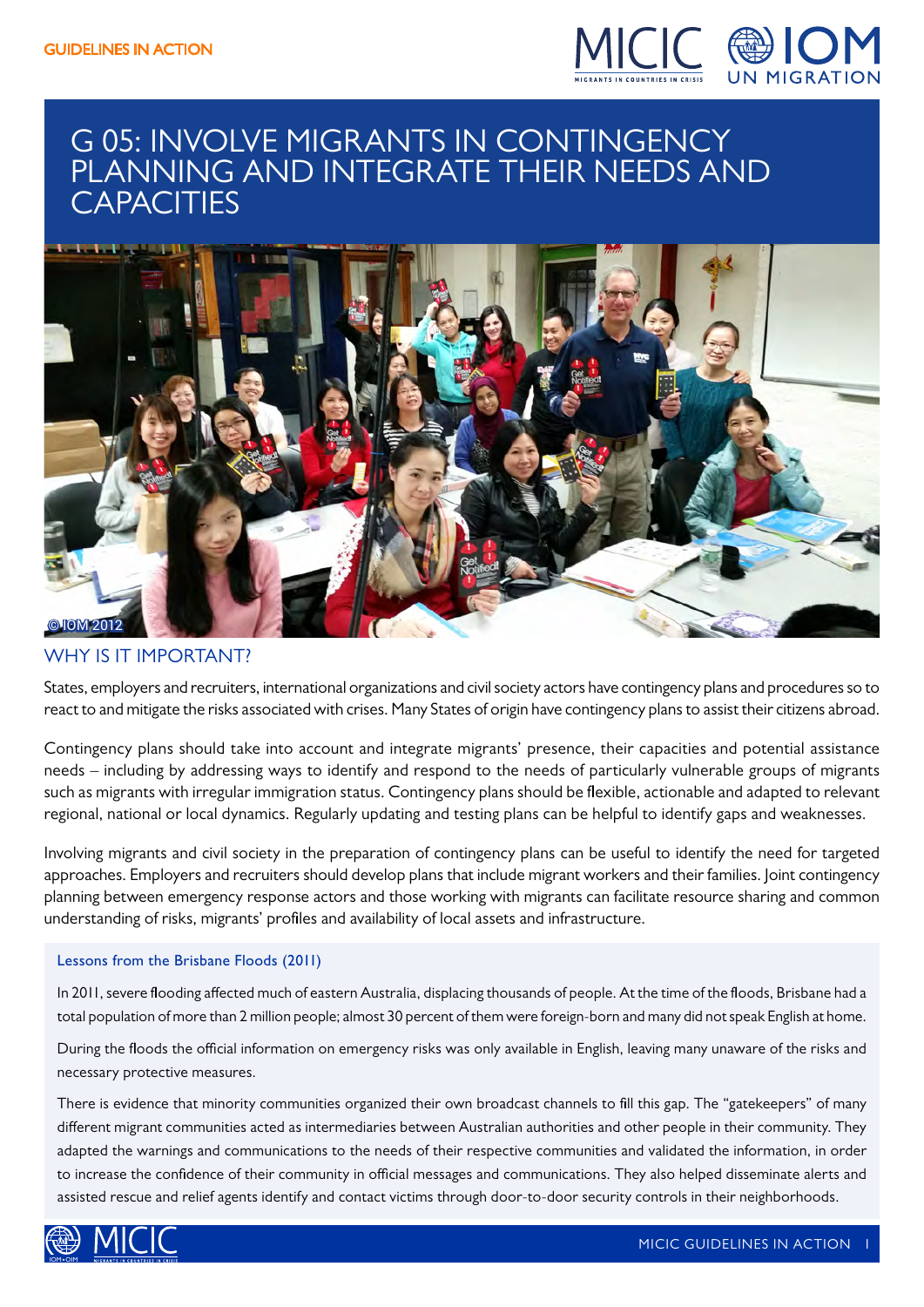### MIGRANTS' PRESENCE

### MULTIPLE STAKEHOLDERS

Contingency plans that account for migrants' characteristics can facilitate the provision of targeted assistance during emergencies. Such plans, which need to be regularly tested, should include a comprehensive understanding of the migrant population based on community profiles and mobility patterns, particularly in high-immigration areas. While developing contingency plans, it is important to consider a number of factors, including: migrants exposure to risks in their place of residence and work, their geographical isolation from other communities, their access to basic infrastructure and services; migrants' culturally-learned reactions to crises and warnings; what actors may be best suited to communicate and interact with migrants; appropriately stockpile resources to account for migrants' dietary, religious, privacy and linguistic needs.

#### [Emergency simulation exercise, Australia](https://micicinitiative.iom.int/micicinitiative/exercise-stuffed-goose-involving-culturally-and-linguistically-diverse-cald)

Exercise "Stuffed Goose" was organized as a multi-agency exercise involving government departments and agencies, including the Country Fire Service, South Australia Police, State Emergency Service, Metropolitan Fire Service, Local Government, and community volunteers. It involved the simulation of a major bushfire that threatened the township of Murray Bridge, surrounding farms, parks, and significant transport, electricity and water infrastructure. This project was undertaken nationally as part of the Attorney-General's Department's Inclusive Emergency Management with Culturally and Linguistically Diverse (CALD) Communities Program.

#### [Emergency planning guidelines for American businesses abroad,](https://micicinitiative.iom.int/micicinitiative/emergency-planning-guidelines-american-businesses-abroad) [United States](https://micicinitiative.iom.int/micicinitiative/emergency-planning-guidelines-american-businesses-abroad)

These emergency planning guidelines prepared by the Overseas Security Advisory Council are intended to assist representatives of U.S. corporations abroad to prepare judiciously for emergencies. Adequate planning requires an emergency action plan that prevents or minimizes the loss of life, material damage and loss of their functions, and a post-disaster plan that expedites recovery. Effective emergency planning will reduce the vulnerability of American businesses to disasters, and facilitate the U.S. Government role in rendering assistance where possible to all Americans and their families living abroad.

### CONSULAR CONTINGENCY PLANNING

#### STATES OF ORIGIN

Many States have contingency plans for protecting their citizens abroad. Such plans are adapted to the local context in host States and locations. Contingency plans capture a wide range of information, including data on citizens in consulates' areas of jurisdiction, possible crisis scenarios and information on exit routes and temporary relocation sites to support evacuation plans. They should outline the organization of the response structure in case of a crisis, which may include a coordination structure with external actors, including governmental entities, civil society and private sector actors, and international organizations both in the host countries and in third countries. Cooperation mechanisms with other consular missions may also be set-up in advance.

#### [Wardenship system, Philippines](https://micicinitiative.iom.int/micicinitiative/wardenship-system)

Involving Filipino communities abroad in times of crisis is one of the most significant features in Filipino consular posts' contingency plans. Filipino community leaders abroad are encouraged to take part in the command and control procedures and structures of the consular post's contingency plans. They are part of the "wardenship" system, wherein each Filipino community leader has to take care of a number of fellow nationals, by at least keeping them informed of the situation and the contingency plans laid out for Filipino nationals. This pre-established wardenship system, connects Filipino migrants to each other and with the Philippine diplomatic and consular personnel. The wardenship system was used in providing assistance to distressed Filipinos in Egypt, Libya, Syria, Yemen, and Japan.

### [Joint Contingency Plan for the Nordic Embassies in Kathmandu,](https://micicinitiative.iom.int/micicinitiative/joint-contingency-plan-nordic-embassies-kathmandu-nepal-2010) **[Norway](https://micicinitiative.iom.int/micicinitiative/joint-contingency-plan-nordic-embassies-kathmandu-nepal-2010)**

This Contingency Plan is issued for the Danish, Swedish, Icelandic, Finnish and Norwegian citizens present in Nepal. The plan contains advice and directions for emergency situations. The aim of this plan is to give general advice to the Nordic citizens on how to prepare for an emergency situation and what to do when it occurs. This plan has not been prepared by any expected or present emergency situation, but is part of the routine planning done by each mission abroad.

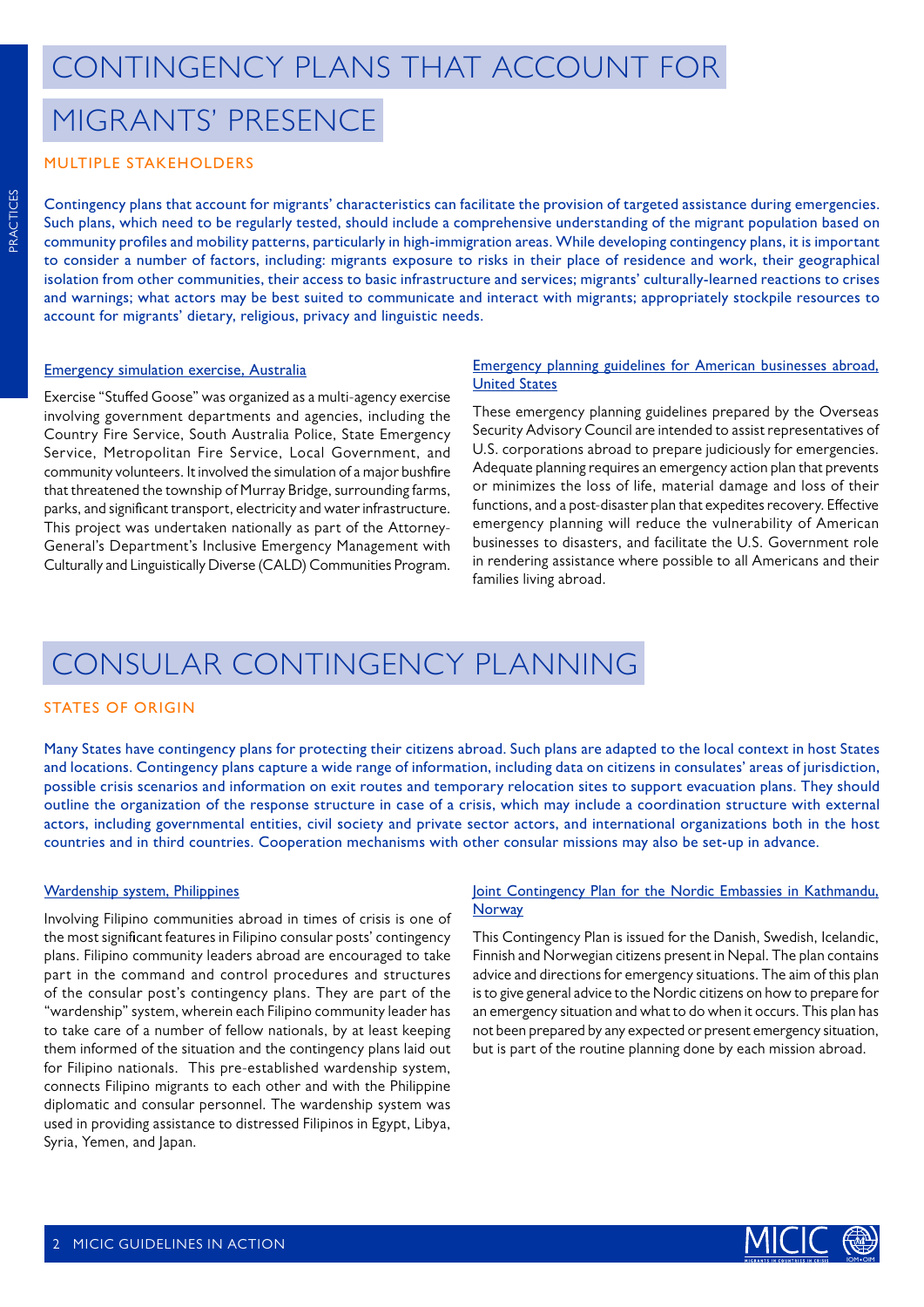### **PRACTICES** PRACTICES

## CRISIS RESPONSE TEAMS

### MULTIPLE STAKEHOLDERS

Crisis or rapid response teams can be established in order to be deployed on short notice in the event of emergencies so to support affected migrants and existing response structures in the country affected by crises. National rapid response teams are multidisciplinary and can include consular specialists and officers trained to initiate consular or humanitarian assistance but also private sector actors. The roles and functions of teams can include updating and maintaining information on citizens in the host countries, gathering intelligence reports and providing local, real-time, independent and credible assessments of the situation. They may also assist in updating and implementing evacuation and contingency plans, and negotiate with host States, States of transit, employers, or other relevant actors to remove barriers in assisting migrants and relocating them to safe areas.

### [Overseas Preparedness and Response Team, Philippines](https://micicinitiative.iom.int/micicinitiative/overseas-preparedness-and-response-team-oprt)

The Overseas Preparedness and Response Team (OPRT) was established by the President of the Philippines to formulate policies and programs to respond to natural disasters, civil unrest, armed conflicts, and other crises in foreign countries affecting overseas Filipinos. The OPRT reviews and formulates contingency plans, and maintains a pool of crisis management, and technical experts and trained personnel. When overseas areas with a significant concentration of Filipinos are hit by a crisis, it authorizes the deployment of rapid reaction teams or the dispatch of additional personnel to reinforce Philippine Embassies and Consulates. The OPRT also includes a monitoring mechanism that regularly gathers and updates information on the identities and locations of overseas Filipinos particularly in crisis-prone regions.

#### [Consular Crisis Management Division, Eurpean Union](https://micicinitiative.iom.int/micicinitiative/eeas-consular-crisis-management)

The European External Action Service (EEAS) Crisis Response System (CRS) covers crises which may affect EU security and interests occurring outside the EU, including those affecting the EU delegations or any other EU asset or person in a third country. It equally covers crisis occurring inside the EU if those have an external dimension. Part of the Crisis Response Department of the EEAS, the Consular Crisis Management Division has two roles: assisting the Presidency to coordinate consular policies across the EU (e.g. travel advice, issuance of consular guidelines); and to assist the Presidency and/or Lead States to coordinate action in times of crises. The EU Situation Room is the first point of contact for all information on crisis situations. It is a permanent stand-by body that serves as a situation information hub for all relevant stakeholders from the European institutions.

## CRISIS ALERT SYSTEMS

### STATES OF ORIGIN

Alert systems that monitor crises in host States and direct authorities to act based on the intensity of the crisis provide certainty for authorities and for citizens abroad. Actions corresponding to the level of crisis may range from voluntary restrictions on travel, voluntary return, or mandatory evacuation or return.

### [Messaging Alert System for Citizens Overseas, United States](https://micicinitiative.iom.int/micicinitiative/mascot-messaging-alert-system-citizens-overseas-tool)

The Messaging Alert System for Citizens Overseas Tool (MASCOT) is a dissemination method for country-specific information, messages, travel alerts, travel warnings, worldwide cautions, and fact sheets both in the United States and abroad. It is available through the Consular Consolidated Database and used by overseas posts and the Bureau of Consular Affairs, Directorate of Overseas Citizens Services to send e-mail messages to U.S. citizens who are registered with an overseas consular section and/or have enrolled in the Smart Traveler Enrollment Program (STEP).

### [Crisis Alert System, Philippines](https://micicinitiative.iom.int/micicinitiative/crisis-alert-system)

The Department of Foreign Affairs (DFA) and Department of Labor and Employment of the Philippine Government jointly adopted a crisis alert system which serves as the basis for emergency repatriation and deployment restrictions of Filipino nationals abroad in the event of instability, external threats or conflict affecting a specific destination. In consultation with the Department of Health, DFA may also impose Crisis Aalert Level in times of pandemics and other medical hazards. Based on the Crisis Alert Levels, DFA can issue a travel advisory, which is a notice on the prevailing peace and order situation in a specific destination and impose or lift travel bans.